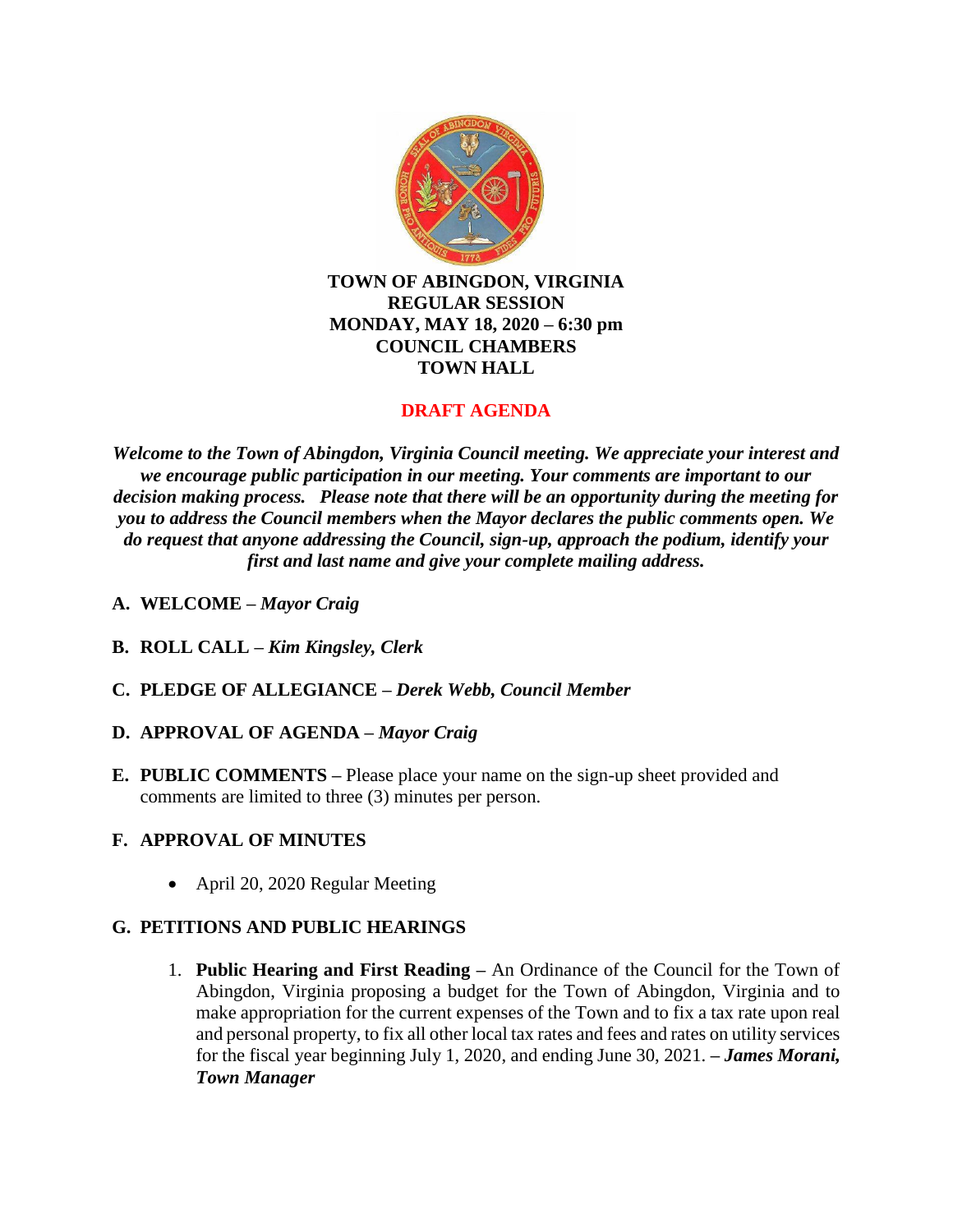### **H. CONSIDERATION OF ANY BIDS**

1. Authorization to award contract to Ken's Construction, Inc. for the Russell Road Signalized Crosswalk project – *John Dew, Director of Public Works*

## **I. REPORTS FROM THE TOWN MANAGER**

### **J. PASSAGE OF RESOLUTIONS**

- 1. Resolution to consider VDOT request for a permanent easement over a portion of the Virginia Creeper Trail right-of-way, parallel to Drowning Ford Road, approximately 700 feet north of the existing intersection of Route 58 and Virginia Creeper Trail rightsof-way. VDOT seeks this easement for construction and maintenance of two new bridges to be constructed along the proposed new alignment of Route 58. **–** *John Dew, Director of Public Works*
- 2. Second Amended Resolution to suspend disconnection of water and/or sewer service effective from the date of its passage until May 31, 2020, to any customer due to nonpayment. – *James Morani, Town Manager*

### **K. FIRST READING OF ORDINANCES**

#### **L. SECOND READING OF ORDINANCE**

1. **Second Reading of Ordinance** – Amendment to Part II – Code, Chapter 2 – Administration, Article VI. – Planning Commission, Division 2. – Powers and Duties, Section 2-326. – Town provisions, Subsection (b) – Composition, qualifications and appointment of members. – *James Morani, Town Manager*

#### **M. MISCELLANEOUS BUSINESS AND COMMUNICATIONS**

1. Consideration of date and time for July organizational – regular meeting – *James Morani, Town Manager*

#### **N. OLD BUSINESS**

#### **O. COUNCIL MEMBER REPORTS**

#### **P. APPOINTMENTS TO BOARDS AND COMMITTEES**

- 1. Planning Commission
	- Appointment to fill a vacancy as a result of Council member no longer serving
- 2. Board of Building Code Appeals
	- Appointment to fill the expired term of Charlie Day